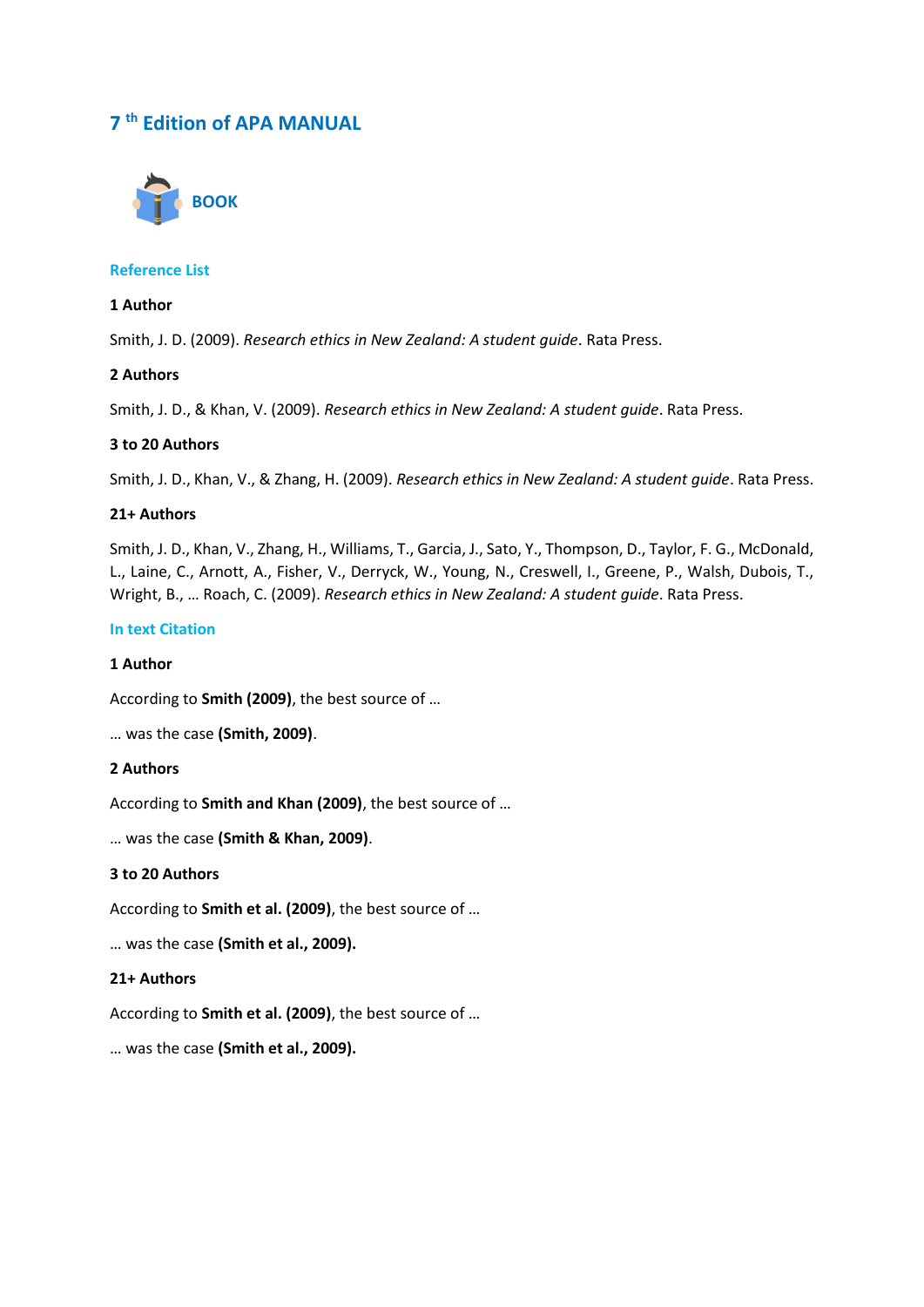

# **1 Author**

Smith, J. D. (2009). Trends in discourse analysis. In G. Schwartz & U. N. Owen (Eds.), *Readings in qualitative research design* (pp. 15–59). Rata Press.

# **2 Authors**

Smith, J. D., & Khan, V. (2009). Trends in discourse analysis. In G. Schwartz & U. N. Owen (Eds.), *Readings in qualitative research design* (pp. 15–59). Rata Press.

# **3 to 20 Authors**

Smith, J. D., Khan, V., & Zhang, H. (2009). Trends in discourse analysis. In G. Schwartz & U. N. Owen (Eds.), *Readings in qualitative research design* (pp. 15–59). Rata Press.

# **21+ Authors**

Smith, J. D., Khan, V., Zhang, H., Williams, T., Garcia, J., Sato, Y., Thompson, D., Taylor, F. G., McDonald, L., Laine, C., Arnott, A., Fisher, V., Derryck, W., Young, N., Creswell, I., Greene, P., Walsh, Dubois, T., Wright, B., … Roach, C. (2009). Trends in discourse analysis. In G. Schwartz & U. N. Owen (Eds.), *Readings in qualitative research design* (pp. 15–59). Rata Press.

# **In text Citation**

# **1 Author**

According to **Smith (2009)**, the best source of …

… was the case **(Smith, 2009)**.

#### **2 Authors**

According to **Smith and Khan (2009)**, the best source of …

… was the case **(Smith & Khan, 2009)**.

#### **3 to 20 Authors**

According to **Smith et al. (2009)**, the best source of …

… was the case **(Smith et al., 2009).**

#### **21+ Authors**

According to **Smith et al. (2009)**, the best source of …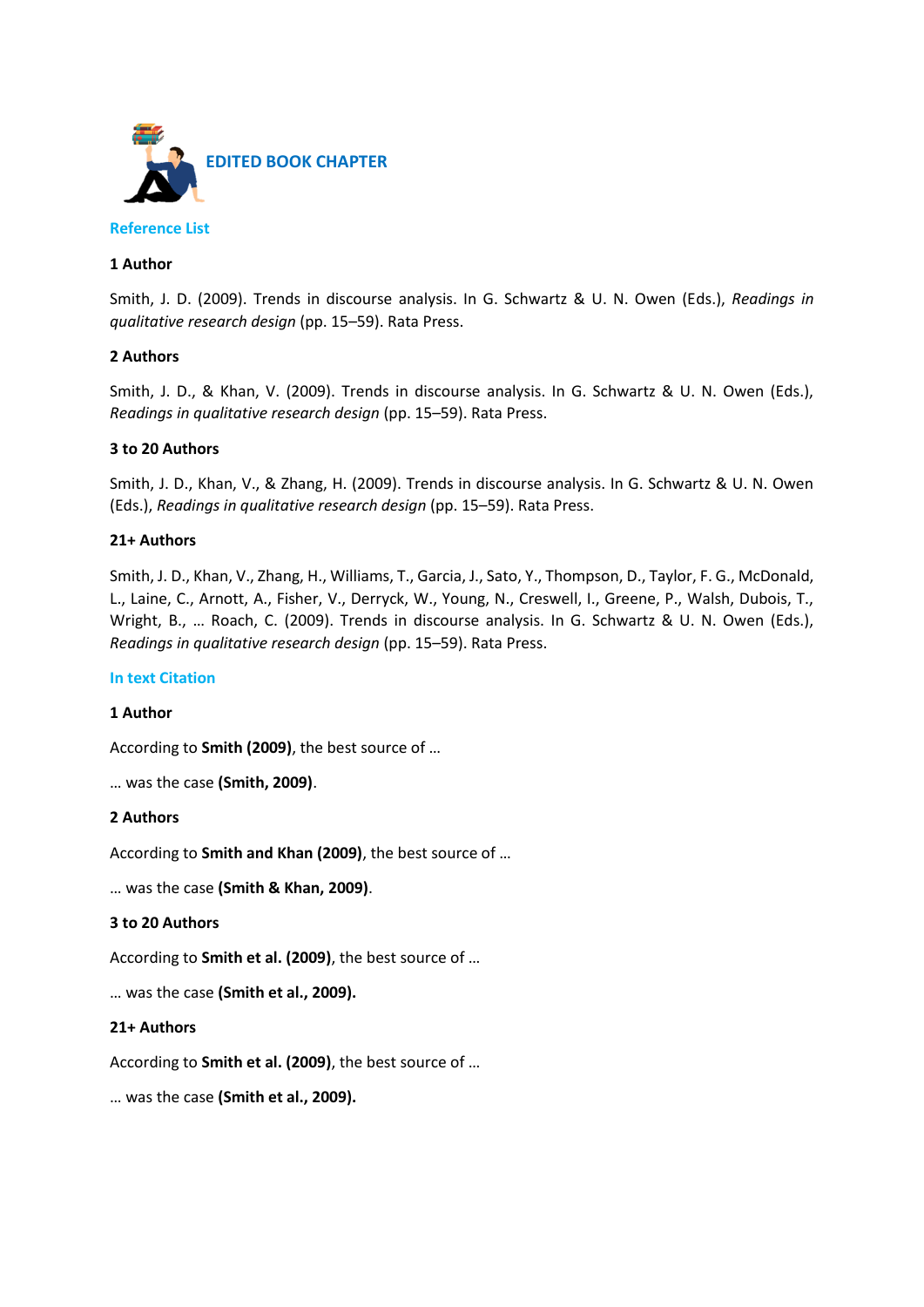

# **1 Author**

Smith, J. D. (2009). Māori voices: Approaches to bilingual research. *Journal of Academic Methodologies*, 38(3), 17–28. \* https://doi.org/10.1037/1072-5245.15.2.117

\* If an online document has a DOI, use it instead of the URL address. Start the DOI link with https:// or http://. Do not end the URL with a full stop as this may affect the functionality of the link.

# **2 Authors**

Smith, J. D., & Khan, V. (2009). Māori voices: Approaches to bilingual research. *Journal of Academic Methodologies,* 38(3), 17–28.

# **3 to 20 Authors**

Smith, J. D., Khan, V., & Zhang, H. (2009). Māori voices: Approaches to bilingual research. *Journal of Academic Methodologies*, 38(3), 17–28.

### **21+ Authors**

Smith, J. D., Khan, V., Zhang, H., Williams, T., Garcia, J., Sato, Y., Thompson, D., Taylor, F. G., McDonald, L., Laine, C., Arnott, A., Fisher, V., Derryck, W., Young, N., Creswell, I., Greene, P., Walsh, Dubois, T., Wright, B., … Roach, C. (2009). Māori voices: Approaches to bilingual research. *Journal of Academic Methodologies*, 38(3), 17–28.

#### **In text Citation**

#### **1 Author**

According to **Smith (2009)**, the best source of …

… was the case **(Smith, 2009)**.

### **2 Authors**

According to **Smith and Khan (2009)**, the best source of …

… was the case **(Smith & Khan, 2009)**.

#### **3 to 20 Authors**

According to **Smith et al. (2009)**, the best source of …

… was the case **(Smith et al., 2009).**

# **21+ Authors**

According to **Smith et al. (2009)**, the best source of …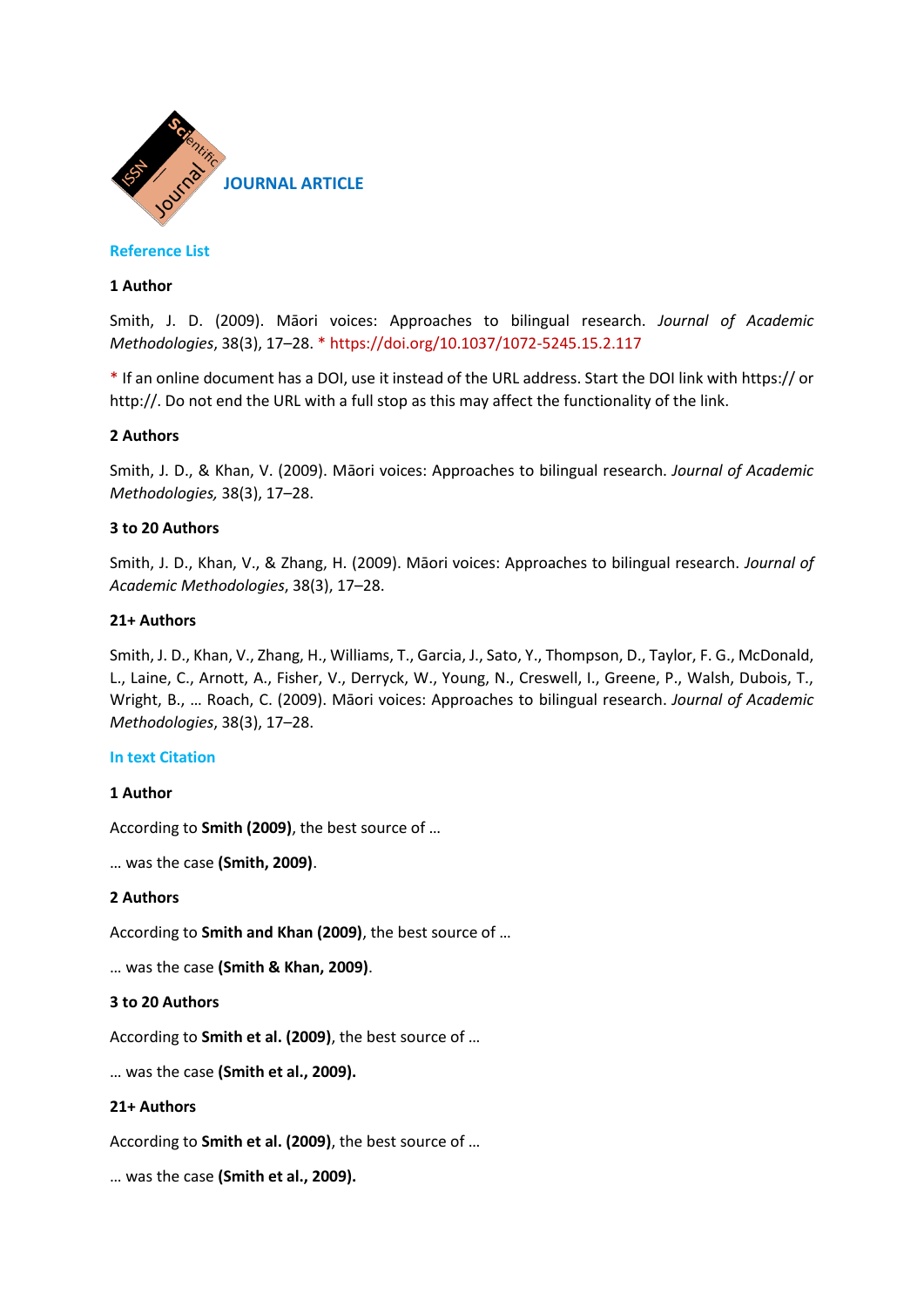

# **1 Author**

Smith, J. D. (2009). *Kindergartens and childcare centres in New Zealand*. Ministry of Education. <http://www.example.com/thepage.htm>

# **2 Authors**

Smith, J. D., & Khan, V. (2009). *Kindergartens and childcare centres in New Zealand*. Ministry of Education[. http://www.example.com/thepage.htm](http://www.example.com/thepage.htm)

# **3 to 20 Authors**

Smith, J. D., Khan, V., & Zhang, H. (2009). *Kindergartens and childcare centres in New Zealand*. Ministry of Education.<http://www.example.com/thepage.htm>

# **21+ Authors**

Smith, J. D., Khan, V., Zhang, H., Williams, T., Garcia, J., Sato, Y., Thompson, D., Taylor, F. G., McDonald, L., Laine, C., Arnott, A., Fisher, V., Derryck, W., Young, N., Creswell, I., Greene, P., Walsh, Dubois, T., Wright, B., … Roach, C. (2009). *Kindergartens and childcare centres in New Zealand*. Ministry of Education[. http://www.example.com/thepage.htm](http://www.example.com/thepage.htm)

#### **In text Citation**

#### **1 Author**

According to **Smith (2009)**, the best source of …

… was the case **(Smith, 2009)**.

#### **2 Authors**

According to **Smith and Khan (2009)**, the best source of …

… was the case **(Smith & Khan, 2009)**.

# **3 to 20 Authors**

According to **Smith et al. (2009)**, the best source of …

… was the case **(Smith et al., 2009).**

#### **21+ Authors**

According to **Smith et al. (2009)**, the best source of …